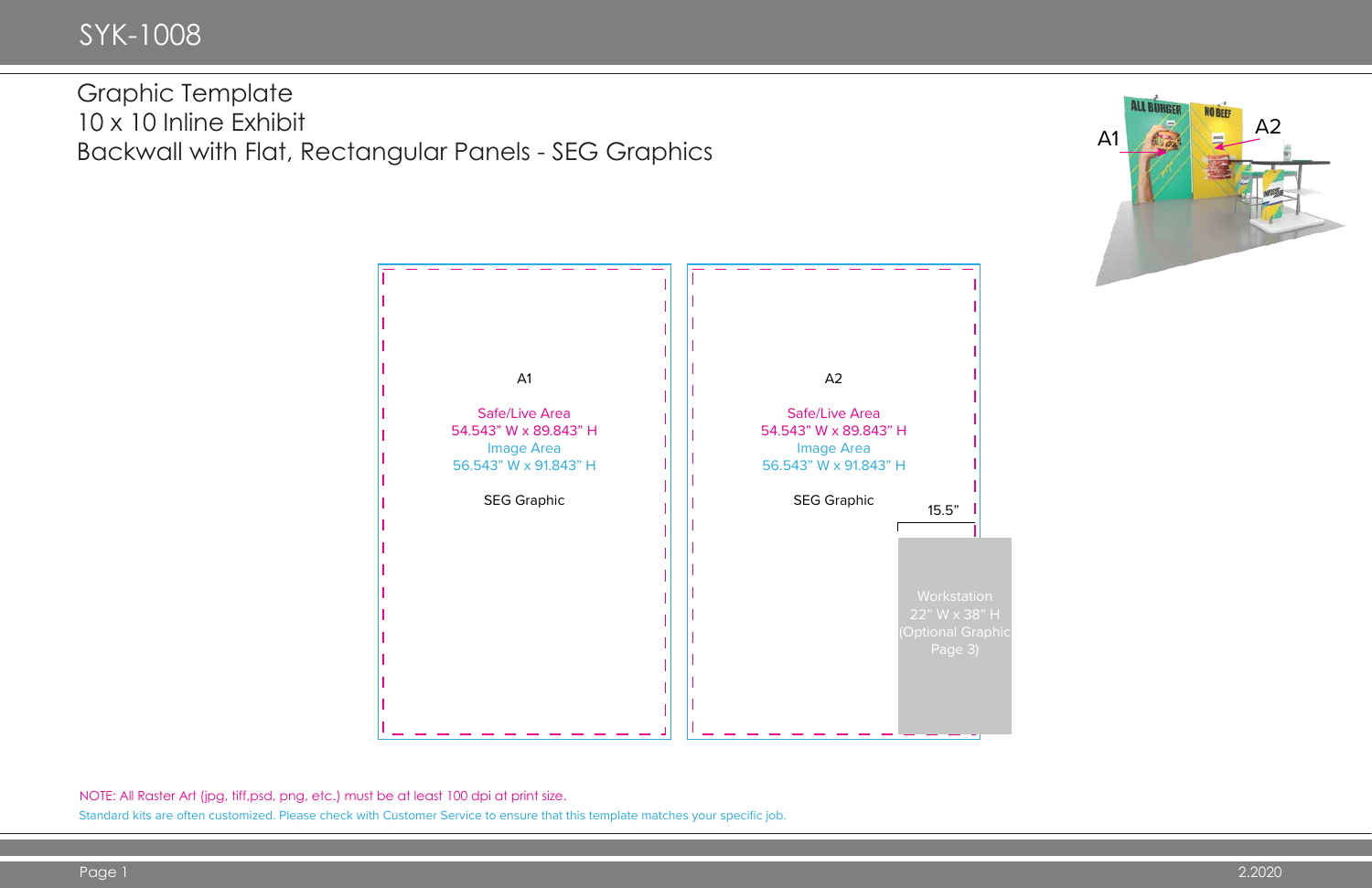

NOTE: All Raster Art (jpg, tiff,psd, png, etc.) must be at least 100 dpi at print size. Standard kits are often customized. Please check with Customer Service to ensure that this template matches your specific job.





## Graphic Template Backwall Workstation Graphic – Direct Print Graphic

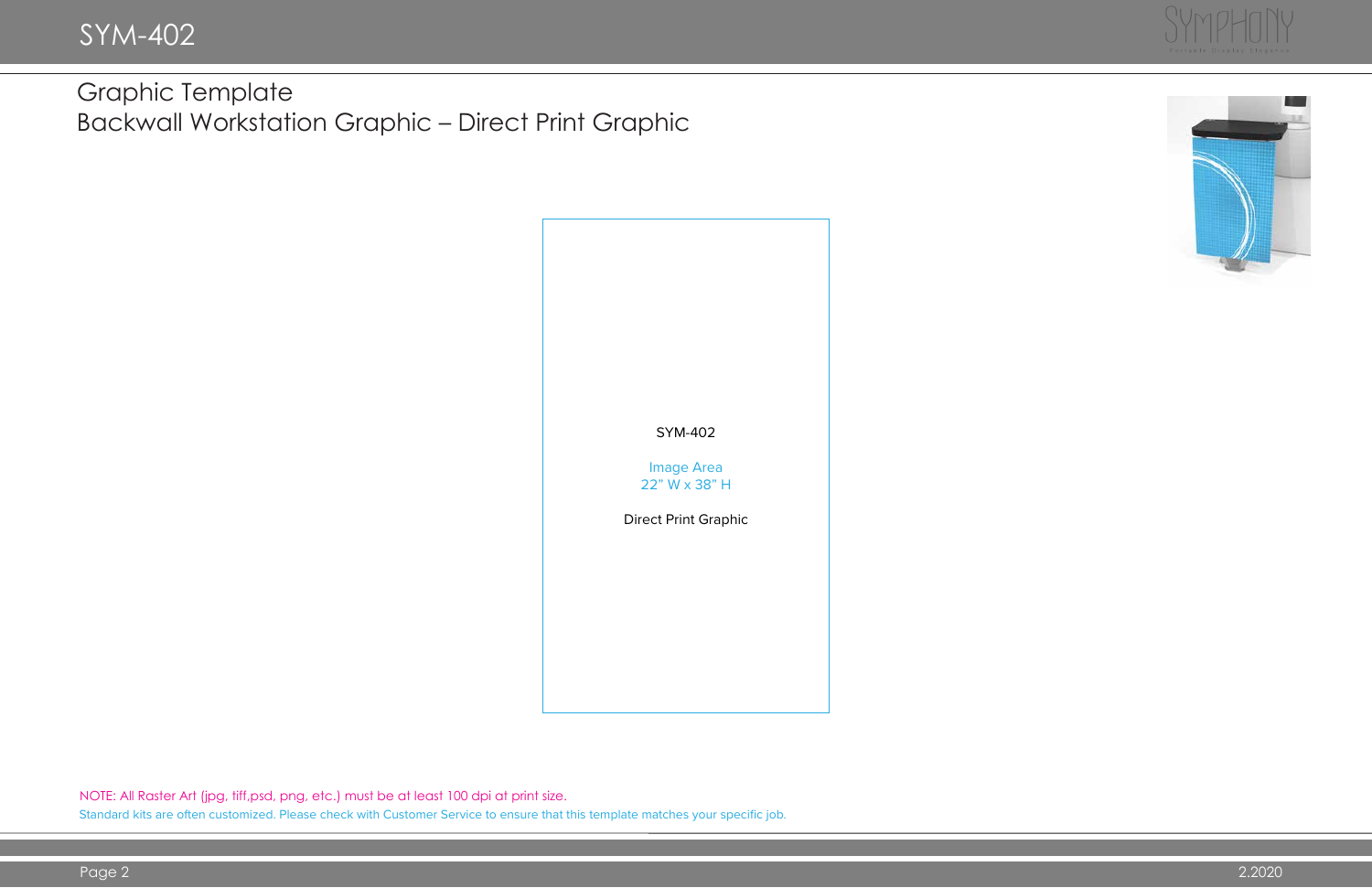# SYM-401

#### Graphic Template Backwall Workstation Countertop – Vinyl Graphics Graphics **NOT** included in base price. Please request pricing.





NOTE: All Raster Art (jpg, tiff,psd, png, etc.) must be at least 100 dpi at print size.



Standard kits are often customized. Please check with Customer Service to ensure that this template matches your specific job.